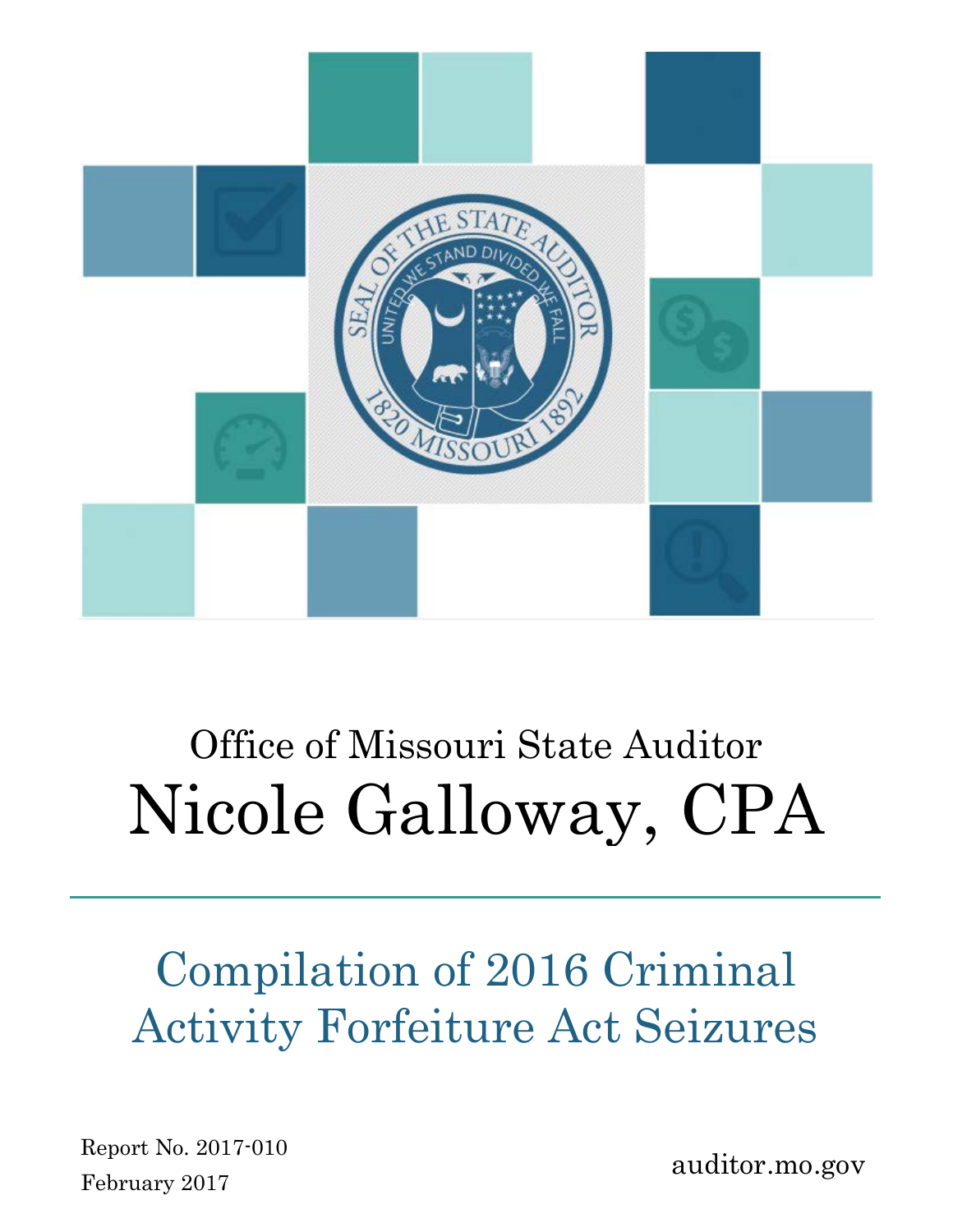

#### **Compilation of 2016 Criminal Activity Forfeiture Act Seizures**

| <b>Background</b>                           | State law requires prosecuting attorneys and the Attorney General to report<br>seizures made under the Criminal Activity Forfeiture Act (CAFA) to the<br>State Auditor and the Director of the Department of Public Safety.                                                                                                                                                                                                                                                  |
|---------------------------------------------|------------------------------------------------------------------------------------------------------------------------------------------------------------------------------------------------------------------------------------------------------------------------------------------------------------------------------------------------------------------------------------------------------------------------------------------------------------------------------|
| <b>CAFA Seizure Reports</b><br>Submitted    | The State Auditor's Office received 116 CAFA seizure reports from<br>prosecuting attorneys and the Attorney General for property seized during<br>the 2016 calendar year. State law states intentional or knowing failure to<br>comply with reporting requirements shall constitute a class A misdemeanor.                                                                                                                                                                   |
| Disposition of the Seizures<br>Reported     | The overall dollar value for property seized in 2016 was \$6,253,326. Of that<br>total, \$482,142 was returned, \$2,745,658 was transferred to a federal<br>agency, and \$97,067 was transferred to the state. The disposition for<br>\$2,588,046 was pending at the time of reporting, and no disposition was<br>reported for \$324,733. Dispositions reported by each prosecuting attorney<br>and the Attorney General are included in an appendix attached to the report. |
| <b>Reporting of Seizures</b><br>Information | State law states prosecuting attorneys and the Attorney General are to report<br>the date, time, and place of the seizure; property seized; estimated value of<br>the property seized; person(s) from whom the property was seized; criminal<br>charges filed; and disposition of the seizure, forfeiture, and criminal actions.                                                                                                                                             |

Because of the nature of this compilation, no overall rating is provided.

**All reports are available on our Web site: auditor.mo.gov**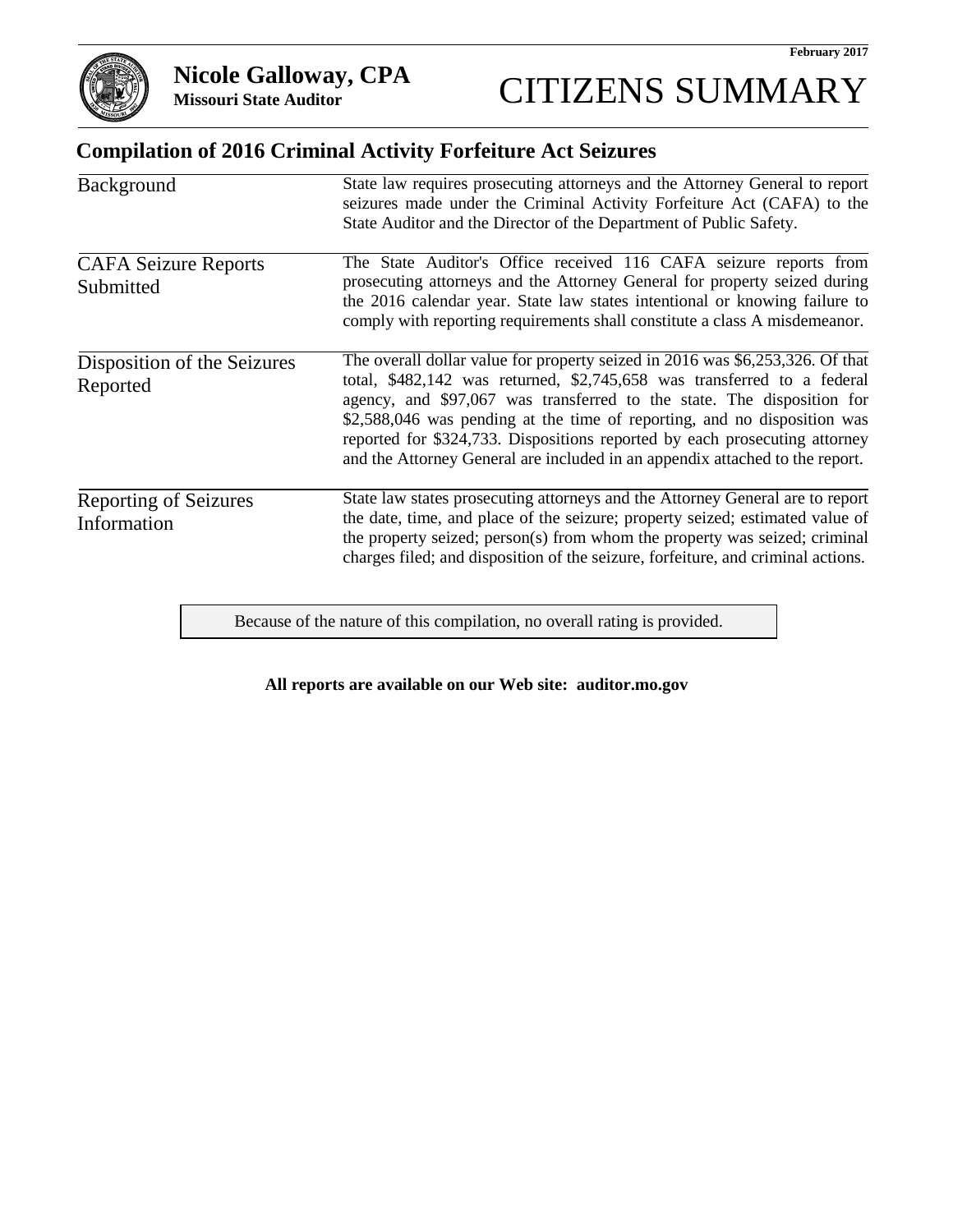## Compilation of 2016 Criminal Activity Forfeiture Act Seizures Table of Contents

| <b>State Auditor's Report</b> |          |   |
|-------------------------------|----------|---|
| <b>Executive Summary</b>      |          | 3 |
| Appendixes                    | Appendix |   |
|                               | I.       |   |
|                               |          |   |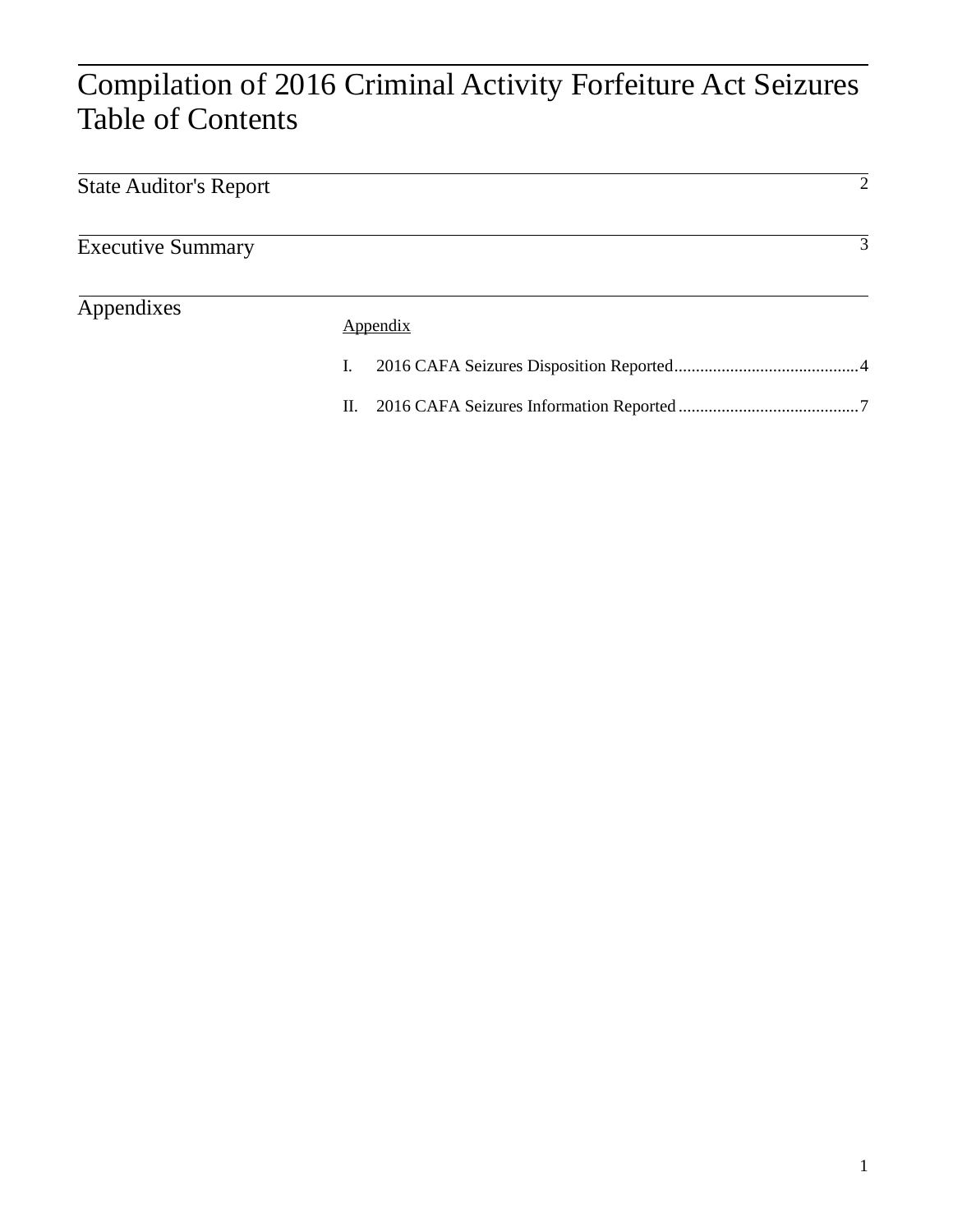

#### **NICOLE GALLOWAY, CPA Missouri State Auditor**

Honorable Eric R. Greitens, Governor and Members of the General Assembly Jefferson City, Missouri

As required by Section 513.607, RSMo, we have compiled the 2016 Criminal Activity Forfeiture Act (CAFA) seizure reports submitted to the State Auditor by prosecuting attorneys and the Attorney General. The compilation is limited to information that is submitted to the State Auditor's Office. We have not audited the reports submitted and, accordingly, do not express an opinion or any other form of assurance on them. The primary objectives of this compilation were to:

- 1. Compile the 2016 CAFA seizure information reported.
- 2. Identify officials who submitted 2016 CAFA seizure reports to the State Auditor.

Section 513.607, RSMo, requires prosecuting attorneys and the Attorney General to report CAFA seizures for the previous calendar year by January 31, to both the Director of the Department of Public Safety and the State Auditor. Of the 116 potential reporting officials, we received all 116 CAFA seizure reports.

Compliance with Section 513.653, RSMo, which requires law enforcement agencies involved in using the federal forfeiture system to submit reports regarding federal seizures and the proceeds therefrom to both the Department of Public Safety and the State Auditor's Office, will be separately reported.

Neede L. Calley

 Nicole R. Galloway, CPA State Auditor

The following auditors participated in the preparation of this report:

Director of Audits: Regina Pruitt, CPA Senior Analyst: Jill Wilson, MBA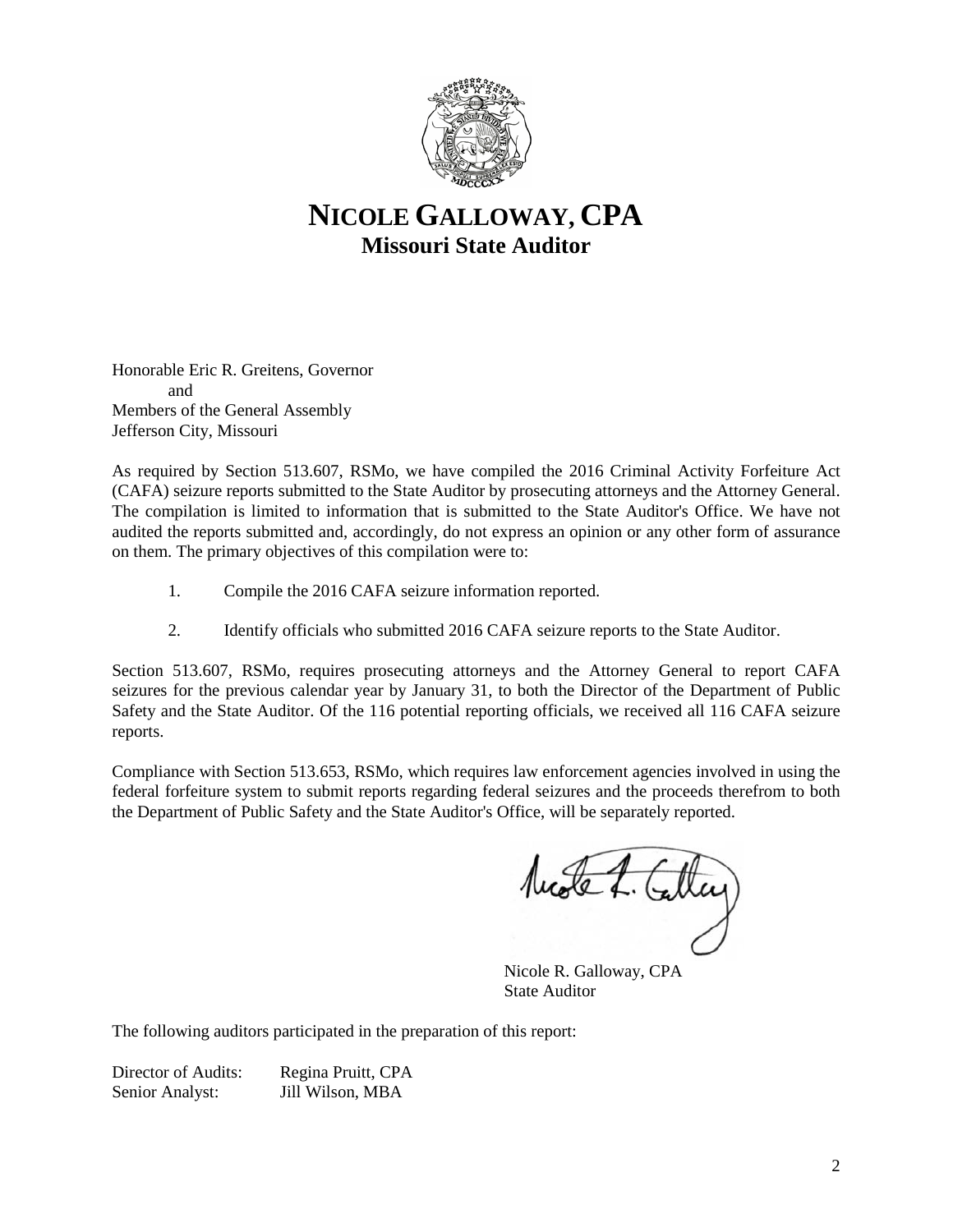### Compilation of 2016 Criminal Activity Forfeiture Act Seizures Executive Summary

| <b>CAFA Seizure Reports</b><br>Submitted                                                                                                                                               |    | The State Auditor received 116 of the total possible 116 CAFA seizure<br>reports from prosecuting attorneys and the Attorney General for property<br>seized during calendar year 2016.                                                                                                                      |                |           |               |           |                   |  |  |  |  |  |
|----------------------------------------------------------------------------------------------------------------------------------------------------------------------------------------|----|-------------------------------------------------------------------------------------------------------------------------------------------------------------------------------------------------------------------------------------------------------------------------------------------------------------|----------------|-----------|---------------|-----------|-------------------|--|--|--|--|--|
| Section 513.607.10, RSMo, states intentional or knowing failure to comply<br>with any reporting requirement shall be a class A misdemeanor punishable<br>by a fine of up to $$1,000$ . |    |                                                                                                                                                                                                                                                                                                             |                |           |               |           |                   |  |  |  |  |  |
| Disposition of the<br><b>Seizures Reported</b>                                                                                                                                         |    | We compiled the disposition of seizures as reported by prosecuting<br>attorneys and the Attorney General for property seized during calendar year<br>2016. The following table lists the overall dollar value of the dispositions by<br>category as reported to the State Auditor for 2016, 2015, and 2014. |                |           |               |           |                   |  |  |  |  |  |
| <b>Reported Disposition</b>                                                                                                                                                            |    |                                                                                                                                                                                                                                                                                                             | 2016           |           | 2015          |           | 2014 <sup>1</sup> |  |  |  |  |  |
| Pending                                                                                                                                                                                | \$ | 2,588,046                                                                                                                                                                                                                                                                                                   | 41.4 $%$ \$    | 2,005,199 | 33.4 % \$     | 1,293,241 | 23.9 %            |  |  |  |  |  |
| Returned                                                                                                                                                                               |    | 482,142                                                                                                                                                                                                                                                                                                     | 7.7            | 416,612   | 6.9           | 509,923   | 9.4               |  |  |  |  |  |
| <b>Transferred to Federal Agency</b>                                                                                                                                                   |    | 2,745,658                                                                                                                                                                                                                                                                                                   | 43.9           | 3,167,512 | 52.8          | 3,361,468 | 62.0              |  |  |  |  |  |
| <b>Transferred to State</b>                                                                                                                                                            |    | 97,067                                                                                                                                                                                                                                                                                                      | 1.6            | 62,733    | 1.0           | 127,856   | 2.4               |  |  |  |  |  |
| Other                                                                                                                                                                                  |    | 15,680                                                                                                                                                                                                                                                                                                      | 0.2            | $\Omega$  | 0.0           | 1,389     | 0.0               |  |  |  |  |  |
| <b>Disposition Not Reported</b>                                                                                                                                                        |    | 324,733                                                                                                                                                                                                                                                                                                     | 5.2            | 350,978   | 5.9           | 124,309   | 2.3               |  |  |  |  |  |
| Total                                                                                                                                                                                  | \$ | 6,253,326                                                                                                                                                                                                                                                                                                   | 100.0 %<br>\$. | 6,003,034 | 100.0%<br>\$. | 5,418,186 | 100.0 %           |  |  |  |  |  |

<sup>1</sup> Includes CAFA seizure reports submitted by prosecuting attorneys to the State Auditor after the annual compilation report was issued.

See Appendix I for the 2016 CAFA seizures disposition as reported by each prosecuting attorney and the Attorney General.

Reporting of Seizures Information

Section 513.607.8, RSMo, states prosecuting attorneys and the Attorney General are to report the date, time, and place of the seizure; property seized; estimated value of the property seized; person(s) from whom the property was seized; criminal charges filed; and disposition of the seizure, forfeiture, and criminal actions. See Appendix II for the number of 2016 CAFA seizures that reported this information.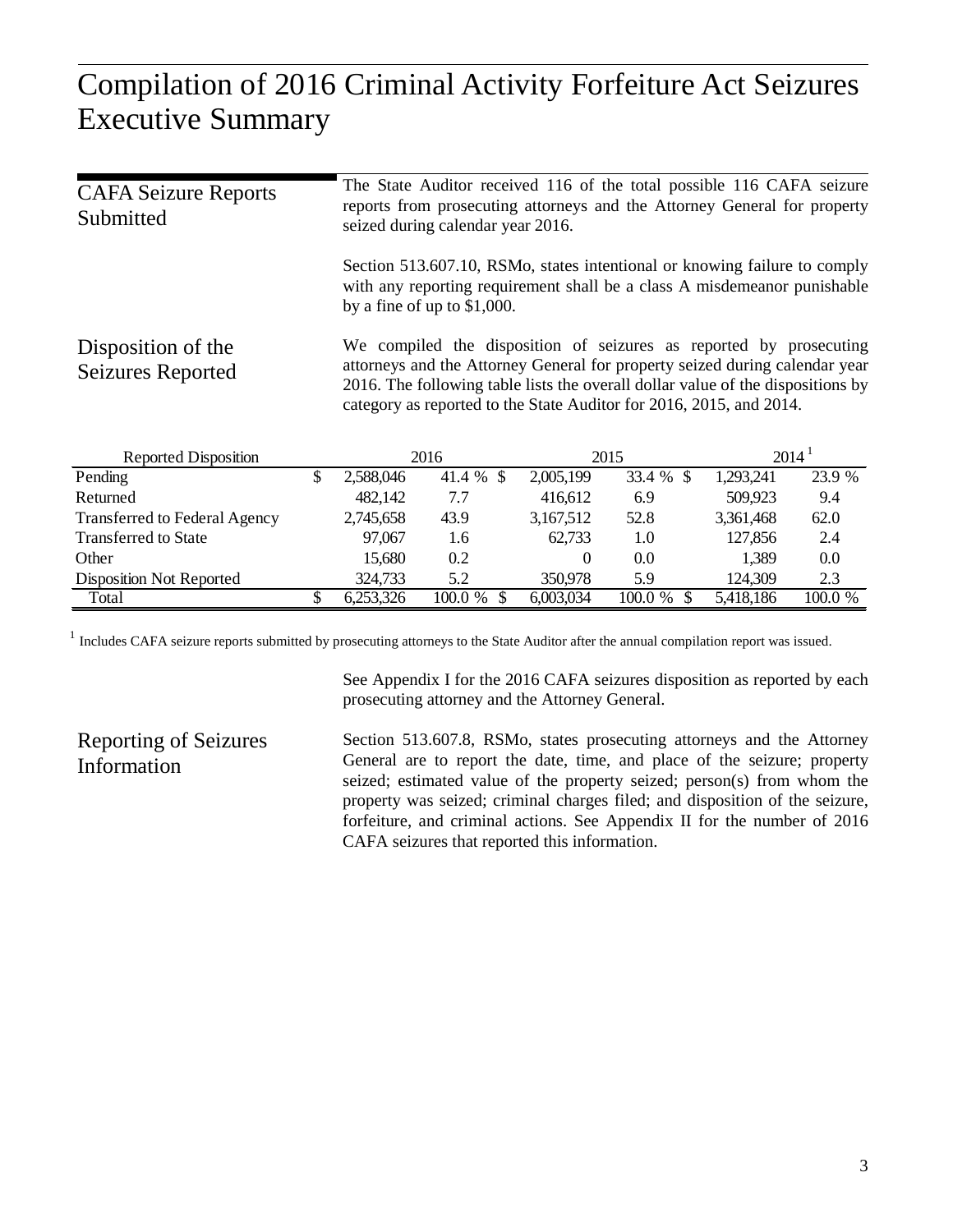#### Appendix I 2016 CAFA Seizures Disposition Reported

|                         | Estimated<br>Value of | Status Reported as of December 31, 2016 |          |                                      |          |       |          |  |  |  |  |  |
|-------------------------|-----------------------|-----------------------------------------|----------|--------------------------------------|----------|-------|----------|--|--|--|--|--|
|                         | Seizures              |                                         |          | Transferred to<br>Not<br>Transferred |          |       |          |  |  |  |  |  |
| <b>Reporting Entity</b> | Reported              | Pending                                 | Returned | Federal Agency                       | to State | Other | Reported |  |  |  |  |  |
| Adair                   | 4,577<br>\$           | 4,577                                   |          |                                      |          |       |          |  |  |  |  |  |
| Andrew                  | 4,374                 |                                         |          | 4,374                                |          |       |          |  |  |  |  |  |
| Atchison                | $\boldsymbol{0}$      |                                         |          |                                      |          |       |          |  |  |  |  |  |
| <b>Attorney General</b> | $\boldsymbol{0}$      |                                         |          |                                      |          |       |          |  |  |  |  |  |
| Audrain                 | 195,891               | 195,891                                 |          |                                      |          |       |          |  |  |  |  |  |
| <b>Barry</b>            | 4,860                 | 4,860                                   |          |                                      |          |       |          |  |  |  |  |  |
| <b>Barton</b>           | $\boldsymbol{0}$      |                                         |          |                                      |          |       |          |  |  |  |  |  |
| <b>Bates</b>            | 8,632                 | 8,632                                   |          |                                      |          |       |          |  |  |  |  |  |
| Benton                  | $\boldsymbol{0}$      |                                         |          |                                      |          |       |          |  |  |  |  |  |
| Bollinger               | 11,936                | 8,343                                   |          |                                      | 3,593    |       |          |  |  |  |  |  |
| Boone                   | 218,157               | 202,526                                 | 2,428    | 13,203                               |          |       |          |  |  |  |  |  |
| Buchanan                | 15,164                | 6,110                                   |          |                                      | 6,412    |       | 2,642    |  |  |  |  |  |
| <b>Butler</b>           | 11,828                |                                         |          | 11,828                               |          |       |          |  |  |  |  |  |
| Caldwell                | $\boldsymbol{0}$      |                                         |          |                                      |          |       |          |  |  |  |  |  |
| Callaway                | 143,421               | 50,896                                  |          | 92,525                               |          |       |          |  |  |  |  |  |
| Camden                  | $\boldsymbol{0}$      |                                         |          |                                      |          |       |          |  |  |  |  |  |
| Cape Girardeau          | 32,382                | 21,218                                  |          | 8,739                                | 2,425    |       |          |  |  |  |  |  |
| Carroll                 | 0                     |                                         |          |                                      |          |       |          |  |  |  |  |  |
| Carter                  | $\mathbf{0}$          |                                         |          |                                      |          |       |          |  |  |  |  |  |
| Cass                    | 3,995                 | 3,995                                   |          |                                      |          |       |          |  |  |  |  |  |
| Cedar                   | $\boldsymbol{0}$      |                                         |          |                                      |          |       |          |  |  |  |  |  |
| Chariton                | $\boldsymbol{0}$      |                                         |          |                                      |          |       |          |  |  |  |  |  |
| Christian               | 36,295                | 36,295                                  |          |                                      |          |       |          |  |  |  |  |  |
| Clark                   | $\boldsymbol{0}$      |                                         |          |                                      |          |       |          |  |  |  |  |  |
| Clay                    | 12,591                | 12,591                                  |          |                                      |          |       |          |  |  |  |  |  |
| Clinton                 | $\boldsymbol{0}$      |                                         |          |                                      |          |       |          |  |  |  |  |  |
| Cole                    | 54,486                | 54,486                                  |          |                                      |          |       |          |  |  |  |  |  |
| Cooper                  | 31,222                | 26,759                                  |          |                                      | 4,463    |       |          |  |  |  |  |  |
| Crawford                | 21,439                | 8,361                                   |          |                                      | 13,078   |       |          |  |  |  |  |  |
| Dade                    | $\boldsymbol{0}$      |                                         |          |                                      |          |       |          |  |  |  |  |  |
| Dallas                  | $\boldsymbol{0}$      |                                         |          |                                      |          |       |          |  |  |  |  |  |
| Daviess                 | $\boldsymbol{0}$      |                                         |          |                                      |          |       |          |  |  |  |  |  |
| DeKalb                  | $\boldsymbol{0}$      |                                         |          |                                      |          |       |          |  |  |  |  |  |
| Dent                    | $\boldsymbol{0}$      |                                         |          |                                      |          |       |          |  |  |  |  |  |
| Douglas                 | $\boldsymbol{0}$      |                                         |          |                                      |          |       |          |  |  |  |  |  |
| Dunklin                 | $\boldsymbol{0}$      |                                         |          |                                      |          |       |          |  |  |  |  |  |
| Franklin                | 331,402               | 323,881                                 | 6,856    |                                      | 665      |       |          |  |  |  |  |  |
| Gasconade               | $\boldsymbol{0}$      |                                         |          |                                      |          |       |          |  |  |  |  |  |
| Gentry                  | $\boldsymbol{0}$      |                                         |          |                                      |          |       |          |  |  |  |  |  |
| Greene                  | 137,508               | 112,983                                 |          | 24,525                               |          |       |          |  |  |  |  |  |
| Grundy                  | 6,732                 |                                         | 253      | 6,479                                |          |       |          |  |  |  |  |  |
| Harrison                | 16,600                |                                         | 16,600   |                                      |          |       |          |  |  |  |  |  |
| Henry                   | $\boldsymbol{0}$      |                                         |          |                                      |          |       |          |  |  |  |  |  |
| Hickory                 | $\boldsymbol{0}$      |                                         |          |                                      |          |       |          |  |  |  |  |  |
| Holt                    | $\boldsymbol{0}$      |                                         |          |                                      |          |       |          |  |  |  |  |  |
| Howard                  | $\boldsymbol{0}$      |                                         |          |                                      |          |       |          |  |  |  |  |  |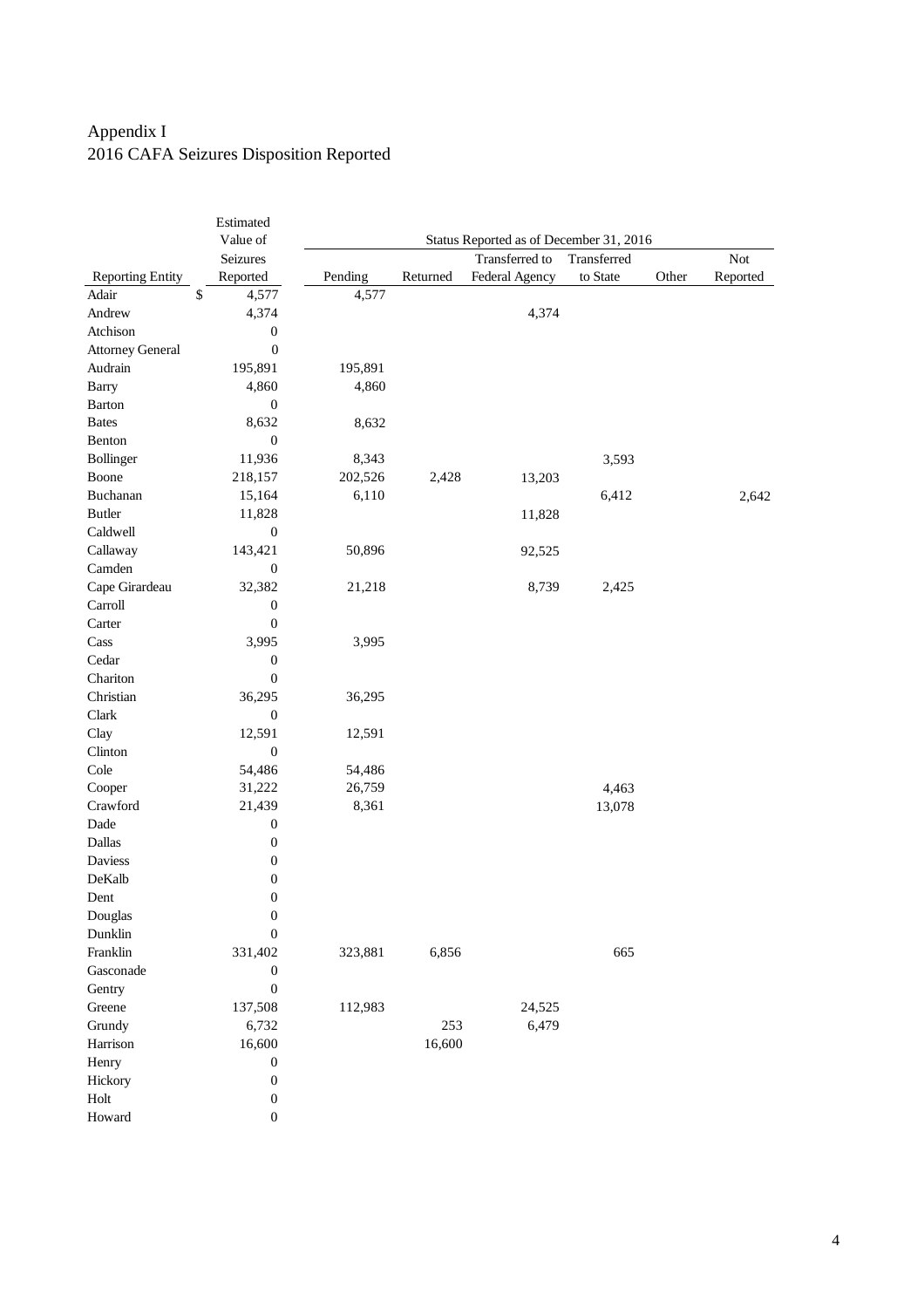#### Appendix I 2016 CAFA Seizures Disposition Reported

|                         | Estimated<br>Value of | Status Reported as of December 31, 2016 |          |                |             |        |          |  |  |  |  |  |
|-------------------------|-----------------------|-----------------------------------------|----------|----------------|-------------|--------|----------|--|--|--|--|--|
|                         | Seizures              |                                         |          | Transferred to | Transferred |        | Not      |  |  |  |  |  |
| <b>Reporting Entity</b> | Reported              | Pending                                 | Returned | Federal Agency | to State    | Other  | Reported |  |  |  |  |  |
| Howell                  | 21,336                | 21,336                                  |          |                |             |        |          |  |  |  |  |  |
| Iron                    | $\boldsymbol{0}$      |                                         |          |                |             |        |          |  |  |  |  |  |
| Jackson                 | 262,034               | 200,025                                 | 51,763   |                | 10,246      |        |          |  |  |  |  |  |
| Jasper                  | 56,684                | 54,405                                  | 2,279    |                |             |        |          |  |  |  |  |  |
| Jefferson               | 203,304               | 72,422                                  | 11,084   | 119,798        |             |        |          |  |  |  |  |  |
| Johnson                 | 26,749                | 18,729                                  | 1,020    | 7,000          |             |        |          |  |  |  |  |  |
| Knox                    | $\boldsymbol{0}$      |                                         |          |                |             |        |          |  |  |  |  |  |
| Laclede                 | 175                   |                                         | 175      |                |             |        |          |  |  |  |  |  |
| Lafayette               | 46,439                | 37,939                                  |          |                | 8,500       |        |          |  |  |  |  |  |
| Lawrence                | 5,822                 | 5,822                                   |          |                |             |        |          |  |  |  |  |  |
| Lewis                   | $\boldsymbol{0}$      |                                         |          |                |             |        |          |  |  |  |  |  |
| Lincoln                 | 50,412                | 50,412                                  |          |                |             |        |          |  |  |  |  |  |
| Linn                    | $\boldsymbol{0}$      |                                         |          |                |             |        |          |  |  |  |  |  |
| Livingston              | $\boldsymbol{0}$      |                                         |          |                |             |        |          |  |  |  |  |  |
| Macon                   | $\boldsymbol{0}$      |                                         |          |                |             |        |          |  |  |  |  |  |
| Madison                 | 32,300                | 32,300                                  |          |                |             |        |          |  |  |  |  |  |
| Maries                  | $\boldsymbol{0}$      |                                         |          |                |             |        |          |  |  |  |  |  |
| Marion                  | $\boldsymbol{0}$      |                                         |          |                |             |        |          |  |  |  |  |  |
| McDonald                | 548,536               | 545,176                                 |          |                | 1,680       | 1,680  |          |  |  |  |  |  |
| Mercer                  | 7,600                 |                                         | 5,004    | 2,596          |             |        |          |  |  |  |  |  |
| Miller                  | 2,170                 | 2,170                                   |          |                |             |        |          |  |  |  |  |  |
| Mississippi             | 17,000                |                                         |          | 17,000         |             |        |          |  |  |  |  |  |
| Moniteau                | $\boldsymbol{0}$      |                                         |          |                |             |        |          |  |  |  |  |  |
| Monroe                  | $\boldsymbol{0}$      |                                         |          |                |             |        |          |  |  |  |  |  |
| Montgomery              | $\boldsymbol{0}$      |                                         |          |                |             |        |          |  |  |  |  |  |
| Morgan                  | $\boldsymbol{0}$      |                                         |          |                |             |        |          |  |  |  |  |  |
| New Madrid              | 53,967                | 45,901                                  | 1,066    |                | 5,000       |        | 2,000    |  |  |  |  |  |
| Newton                  | 20,318                | 20,318                                  |          |                |             |        |          |  |  |  |  |  |
| Nodaway                 | $\boldsymbol{0}$      |                                         |          |                |             |        |          |  |  |  |  |  |
| Oregon                  | $\boldsymbol{0}$      |                                         |          |                |             |        |          |  |  |  |  |  |
| Osage                   | 5,000                 |                                         | 5,000    |                |             |        |          |  |  |  |  |  |
| Ozark                   | $\boldsymbol{0}$      |                                         |          |                |             |        |          |  |  |  |  |  |
| Pemiscot                | $\boldsymbol{0}$      |                                         |          |                |             |        |          |  |  |  |  |  |
| Perry                   | 10,145                | 10,145                                  |          |                |             |        |          |  |  |  |  |  |
| Pettis                  | 15,533                | 650                                     | 883      |                |             | 14,000 |          |  |  |  |  |  |
| Phelps                  | 1,541,058             | 2,407                                   |          | 1,534,851      | 3,800       |        |          |  |  |  |  |  |
| Pike                    | 86,300                | 86,300                                  |          |                |             |        |          |  |  |  |  |  |
| Platte                  | 42,113                | 36,199                                  |          |                | 5,914       |        |          |  |  |  |  |  |
| Polk                    | $\boldsymbol{0}$      |                                         |          |                |             |        |          |  |  |  |  |  |
| Pulaski                 | $\boldsymbol{0}$      |                                         |          |                |             |        |          |  |  |  |  |  |
| Putnam                  | $\boldsymbol{0}$      |                                         |          |                |             |        |          |  |  |  |  |  |
| Ralls                   | $\boldsymbol{0}$      |                                         |          |                |             |        |          |  |  |  |  |  |
| Randolph                | 9,077                 | 9,077                                   |          |                |             |        |          |  |  |  |  |  |
| Ray                     | 1,617                 | 1,617                                   |          |                |             |        |          |  |  |  |  |  |
| Reynolds                | $\boldsymbol{0}$      |                                         |          |                |             |        |          |  |  |  |  |  |
| Ripley                  | $\boldsymbol{0}$      |                                         |          |                |             |        |          |  |  |  |  |  |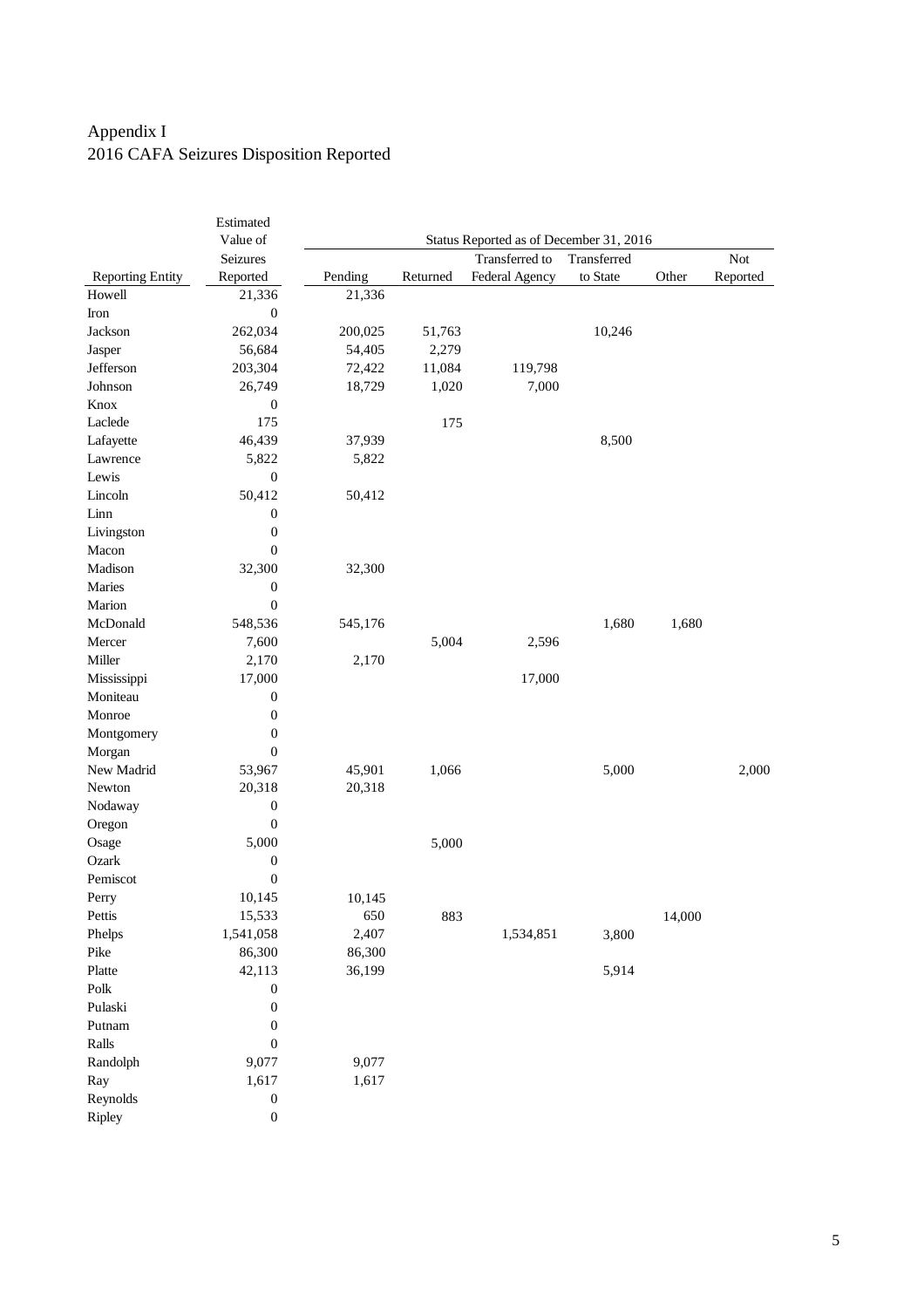#### Appendix I 2016 CAFA Seizures Disposition Reported

|                         | Estimated        |           |          |                                         |             |        |            |
|-------------------------|------------------|-----------|----------|-----------------------------------------|-------------|--------|------------|
|                         | Value of         |           |          | Status Reported as of December 31, 2016 |             |        |            |
|                         | Seizures         |           |          | Transferred to                          | Transferred |        | <b>Not</b> |
| <b>Reporting Entity</b> | Reported         | Pending   | Returned | Federal Agency                          | to State    | Other  | Reported   |
| Saline                  | 22,213           | 17,012    |          |                                         | 5,201       |        |            |
| Schuyler                | $\boldsymbol{0}$ |           |          |                                         |             |        |            |
| Scotland                | $\overline{0}$   |           |          |                                         |             |        |            |
| Scott                   | 6,946            | 6,946     |          |                                         |             |        |            |
| Shannon                 | $\boldsymbol{0}$ |           |          |                                         |             |        |            |
| Shelby                  | $\overline{0}$   |           |          |                                         |             |        |            |
| St. Charles             | 989,652          | 12,900    | 78,226   | 858,357                                 |             |        | 40,169     |
| St. Clair               | 13,700           | 13,700    |          |                                         |             |        |            |
| St. Francois            | 19,331           | 16,051    |          | 3,280                                   |             |        |            |
| St. Louis City          | 400,039          | 103,621   | 253,978  | 18,850                                  | 23,590      |        |            |
| St. Louis County        | 343,888          |           | 44,927   | 22,253                                  |             |        | 276,708    |
| Ste. Genevieve          | 50,921           | 50,921    |          |                                         |             |        |            |
| Stoddard                | $\overline{0}$   |           |          |                                         |             |        |            |
| Stone                   | 8,312            | 8,312     |          |                                         |             |        |            |
| Sullivan                | $\overline{0}$   |           |          |                                         |             |        |            |
| Taney                   | 9,534            | 3,220     | 600      |                                         | 2,500       |        | 3,214      |
| Texas                   | $\theta$         |           |          |                                         |             |        |            |
| Vernon                  | 1,625            | 1,625     |          |                                         |             |        |            |
| Warren                  | 1,663            | 1,663     |          |                                         |             |        |            |
| Washington              | 3,460            | 3,460     |          |                                         |             |        |            |
| Wayne                   | $\theta$         |           |          |                                         |             |        |            |
| Webster                 | 5,761            | 5,761     |          |                                         |             |        |            |
| Worth                   | 7,100            | 7,100     |          |                                         |             |        |            |
| Wright                  | Unknown          |           | Unknown  |                                         |             |        |            |
|                         | \$<br>6,253,326  | 2,588,046 | 482,142  | 2,745,658                               | 97,067      | 15,680 | 324,733    |

This appendix compiles only the data and dispositions pertaining to 2016 CAFA seizures reported to the State Auditor by prosecuting attorneys and the Attorney General. We did not verify this data. Information regarding seizures in previous years is not reflected in this compilation.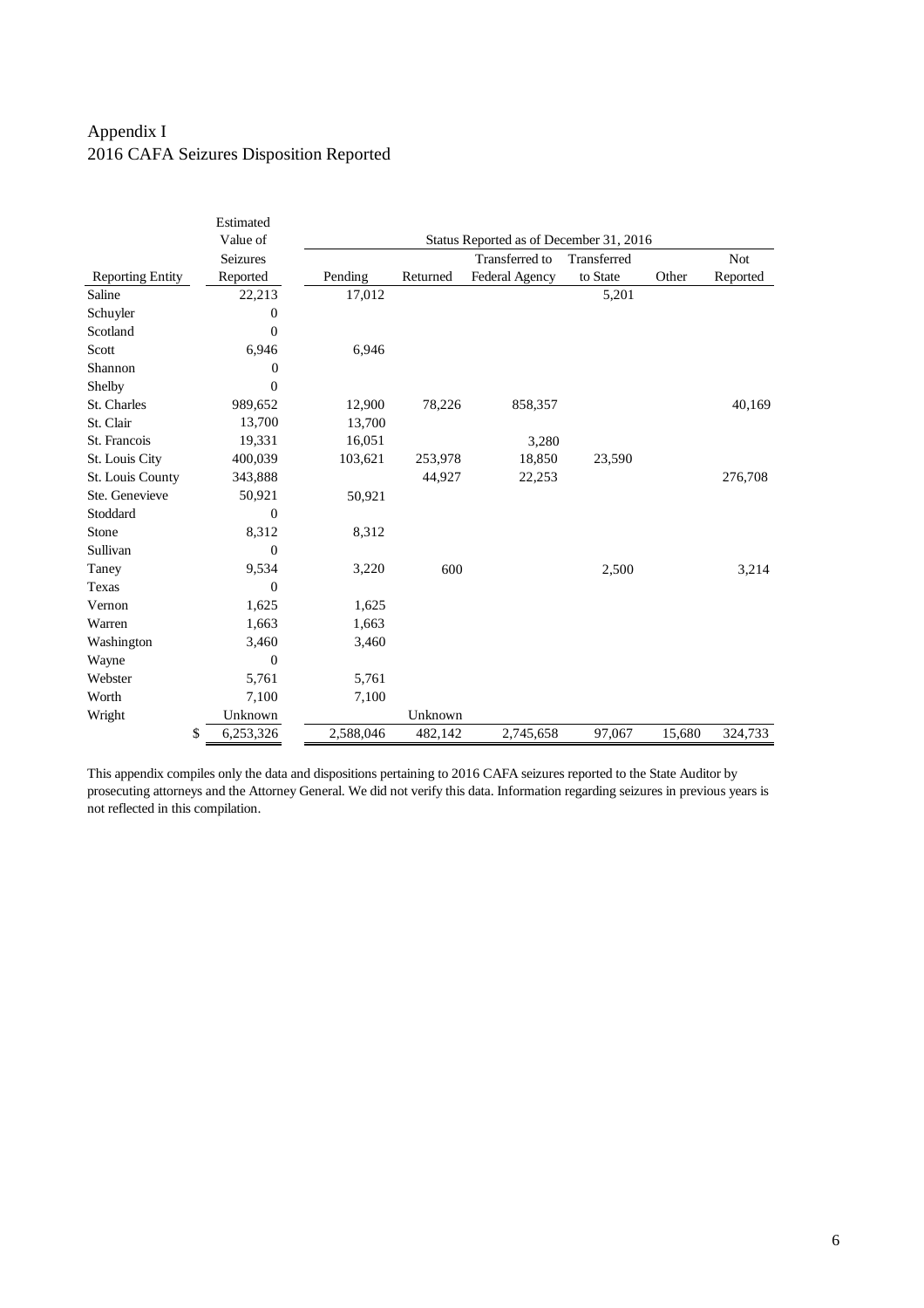#### Appendix II 2016 CAFA Seizures Information Reported

|                                                                                  | Reporting of Seizures Information |                  |                |                  |                         |                  |                          |                |                   |                |                  |
|----------------------------------------------------------------------------------|-----------------------------------|------------------|----------------|------------------|-------------------------|------------------|--------------------------|----------------|-------------------|----------------|------------------|
|                                                                                  |                                   | Estimated        |                |                  |                         |                  | Estimated Person(s)      |                |                   |                |                  |
|                                                                                  | Number of                         | Value of         |                |                  |                         |                  | Value of                 |                | Property Criminal |                | Disposition      |
|                                                                                  | Seizures                          | Seizures         |                |                  | Place                   | Property         | Property                 | Seized         | Charges           |                | Criminal         |
| <b>Reporting Entity</b>                                                          | Reported                          | Reported         | Date           |                  | Time Seized             | Seized           | Seized                   | From           | Filed             |                | Seizure Actions  |
| Adair                                                                            | $\overline{c}$<br>\$              | 4,577            | $\overline{2}$ | $\overline{2}$   | $\overline{2}$          | $\overline{2}$   | $\overline{2}$           | $\overline{2}$ | $\overline{2}$    | $\overline{2}$ | $\sqrt{2}$       |
| Andrew                                                                           | $\mathbf{1}$                      | 4,374            | $\mathbf{1}$   | $\mathbf{1}$     | $\mathbf{1}$            | $\mathbf{1}$     | $\mathbf{1}$             | $\mathbf{1}$   | $\mathbf{1}$      | $\mathbf{1}$   | $\mathbf{1}$     |
| Atchison                                                                         | $\overline{0}$                    | $\boldsymbol{0}$ |                |                  |                         |                  |                          |                |                   |                |                  |
| <b>Attorney General</b>                                                          | $\boldsymbol{0}$                  | $\boldsymbol{0}$ |                |                  |                         |                  |                          |                |                   |                |                  |
| Audrain                                                                          | 6                                 | 195,891          | 6              | 4                | 6                       | 6                | 6                        | 6              | 6                 | 6              | 6                |
| <b>Barry</b>                                                                     | 4                                 | 4,860            | $\overline{4}$ | $\boldsymbol{0}$ | $\overline{\mathbf{4}}$ | $\overline{4}$   | $\overline{\mathcal{L}}$ | 4              | $\overline{4}$    | $\overline{4}$ | 4                |
| <b>Barton</b>                                                                    | $\boldsymbol{0}$                  | $\boldsymbol{0}$ |                |                  |                         |                  |                          |                |                   |                |                  |
| <b>Bates</b>                                                                     | $\mathfrak{2}$                    | 8,632            | $\sqrt{2}$     | $\overline{c}$   | $\sqrt{2}$              | $\sqrt{2}$       | $\sqrt{2}$               | $\sqrt{2}$     | $\sqrt{2}$        | $\sqrt{2}$     | $\boldsymbol{2}$ |
| Benton                                                                           | $\boldsymbol{0}$                  | $\mathbf{0}$     |                |                  |                         |                  |                          |                |                   |                |                  |
| Bollinger                                                                        | 4                                 | 11,936           | 4              | 4                | $\overline{4}$          | $\overline{4}$   | $\overline{4}$           | 4              | $\overline{4}$    | 4              | $\overline{4}$   |
| Boone                                                                            | 23                                | 218,157          | 23             | $\boldsymbol{0}$ | $22\,$                  | 23               | 23                       | 23             | 20                | 23             | $20\,$           |
| Buchanan                                                                         | $\boldsymbol{7}$                  | 15,164           | 7              | 7                | $\tau$                  | $\boldsymbol{7}$ | $\boldsymbol{7}$         | 7              | $\tau$            | 6              | $\boldsymbol{7}$ |
| <b>Butler</b>                                                                    | $\mathfrak{2}$                    | 11,828           | $\overline{c}$ | $\overline{2}$   | $\sqrt{2}$              | $\overline{2}$   | $\sqrt{2}$               | $\sqrt{2}$     | $\boldsymbol{0}$  | $\overline{c}$ | $\boldsymbol{0}$ |
| Caldwell                                                                         | $\boldsymbol{0}$                  | $\boldsymbol{0}$ |                |                  |                         |                  |                          |                |                   |                |                  |
| Callaway                                                                         | 9                                 | 143,421          | 9              | 9                | $\overline{9}$          | 9                | $\mathbf{9}$             | $\overline{9}$ | $\tau$            | $\overline{9}$ | 7                |
| Camden                                                                           | $\boldsymbol{0}$                  | $\boldsymbol{0}$ |                |                  |                         |                  |                          |                |                   |                |                  |
| Cape Girardeau                                                                   | 4                                 | 32,382           | $\overline{4}$ | 4                | 4                       | $\overline{4}$   | $\overline{4}$           | 4              | 4                 | 4              | 4                |
| Carroll                                                                          | $\overline{0}$                    | $\boldsymbol{0}$ |                |                  |                         |                  |                          |                |                   |                |                  |
| Carter                                                                           | $\boldsymbol{0}$                  | $\boldsymbol{0}$ |                |                  |                         |                  |                          |                |                   |                |                  |
| Cass                                                                             | 4                                 | 3,995            | $\overline{4}$ | 4                | 4                       | $\overline{4}$   | 4                        | $\overline{4}$ | $\boldsymbol{0}$  | $\overline{4}$ | $\boldsymbol{0}$ |
| Cedar                                                                            | $\overline{0}$                    | $\boldsymbol{0}$ |                |                  |                         |                  |                          |                |                   |                |                  |
| Chariton                                                                         | 0                                 | $\theta$         |                |                  |                         |                  |                          |                |                   |                |                  |
| Christian                                                                        | 4                                 | 36,295           | 4              | 3                | $\overline{4}$          | $\overline{4}$   | $\overline{4}$           | 4              | $\mathbf{1}$      | 4              | 1                |
| Clark                                                                            | $\boldsymbol{0}$                  | $\mathbf{0}$     |                |                  |                         |                  |                          |                |                   |                |                  |
| Clay                                                                             | 3                                 | 12,591           | 3              | 3                | 3                       | 3                | 3                        | 3              | $\overline{c}$    | 3              | $\mathbf{2}$     |
| Clinton                                                                          | $\boldsymbol{0}$                  | $\mathbf{0}$     |                |                  |                         |                  |                          |                |                   |                |                  |
| Cole                                                                             | 24                                | 54,486           | 24             | 24               | 24                      | 24               | 24                       | 24             | $\boldsymbol{0}$  | 24             | $\boldsymbol{0}$ |
| Cooper                                                                           | 6                                 | 31,222           | 6              | 6                | 6                       | 6                | 6                        | 6              | 6                 | $\sqrt{6}$     |                  |
| Crawford                                                                         | 6                                 | 21,439           | 6              |                  | 6                       | 6                | 6                        | 6              | 6                 |                | 6                |
|                                                                                  |                                   |                  |                | $\boldsymbol{0}$ |                         |                  |                          |                |                   | 6              | 6                |
| Dade                                                                             | 0                                 | $\boldsymbol{0}$ |                |                  |                         |                  |                          |                |                   |                |                  |
| Dallas                                                                           | $\boldsymbol{0}$                  | $\boldsymbol{0}$ |                |                  |                         |                  |                          |                |                   |                |                  |
| Daviess                                                                          | $\boldsymbol{0}$                  | $\boldsymbol{0}$ |                |                  |                         |                  |                          |                |                   |                |                  |
| DeKalb                                                                           | $\boldsymbol{0}$                  | $\boldsymbol{0}$ |                |                  |                         |                  |                          |                |                   |                |                  |
| Dent                                                                             | $\overline{0}$                    | $\overline{0}$   |                |                  |                         |                  |                          |                |                   |                |                  |
| Douglas                                                                          | $\boldsymbol{0}$                  | $\boldsymbol{0}$ |                |                  |                         |                  |                          |                |                   |                |                  |
| Dunklin                                                                          | $\boldsymbol{0}$                  | $\boldsymbol{0}$ |                |                  |                         |                  |                          |                |                   |                |                  |
| Franklin                                                                         | 30                                | 331,402          | $30\,$         | 15               | 30                      | 30               | 30                       | $30\,$         | 16                | 30             | 16               |
| Gasconade                                                                        | $\boldsymbol{0}$                  | $\boldsymbol{0}$ |                |                  |                         |                  |                          |                |                   |                |                  |
| Gentry                                                                           | $\boldsymbol{0}$                  | $\boldsymbol{0}$ |                |                  |                         |                  |                          |                |                   |                |                  |
| Greene                                                                           | 25                                | 137,508          | 25             | 25               | 25                      | 25               | $25\,$                   | $25\,$         | $\boldsymbol{0}$  | 25             | $\boldsymbol{0}$ |
| Grundy                                                                           | $\overline{2}$                    | 6,732            | $\overline{c}$ | $\overline{2}$   | $\sqrt{2}$              | $\overline{2}$   | $\mathbf{2}$             | $\sqrt{2}$     | $\overline{2}$    | $\sqrt{2}$     | 2                |
| Harrison                                                                         | $\mathbf{1}$                      | 16,600           | $\mathbf{1}$   | $\boldsymbol{0}$ | $\mathbf{1}$            | $\mathbf{1}$     | $\mathbf{1}$             | $\mathbf{1}$   | $\mathbf{1}$      | $\mathbf{1}$   | $\mathbf{1}$     |
| Henry                                                                            | $\boldsymbol{0}$                  | $\boldsymbol{0}$ |                |                  |                         |                  |                          |                |                   |                |                  |
| Hickory                                                                          | $\boldsymbol{0}$                  | $\boldsymbol{0}$ |                |                  |                         |                  |                          |                |                   |                |                  |
| $\operatorname*{Holt}% \left( \mathcal{M}_{0}\right) \equiv\operatorname*{Holt}$ | $\boldsymbol{0}$                  | $\boldsymbol{0}$ |                |                  |                         |                  |                          |                |                   |                |                  |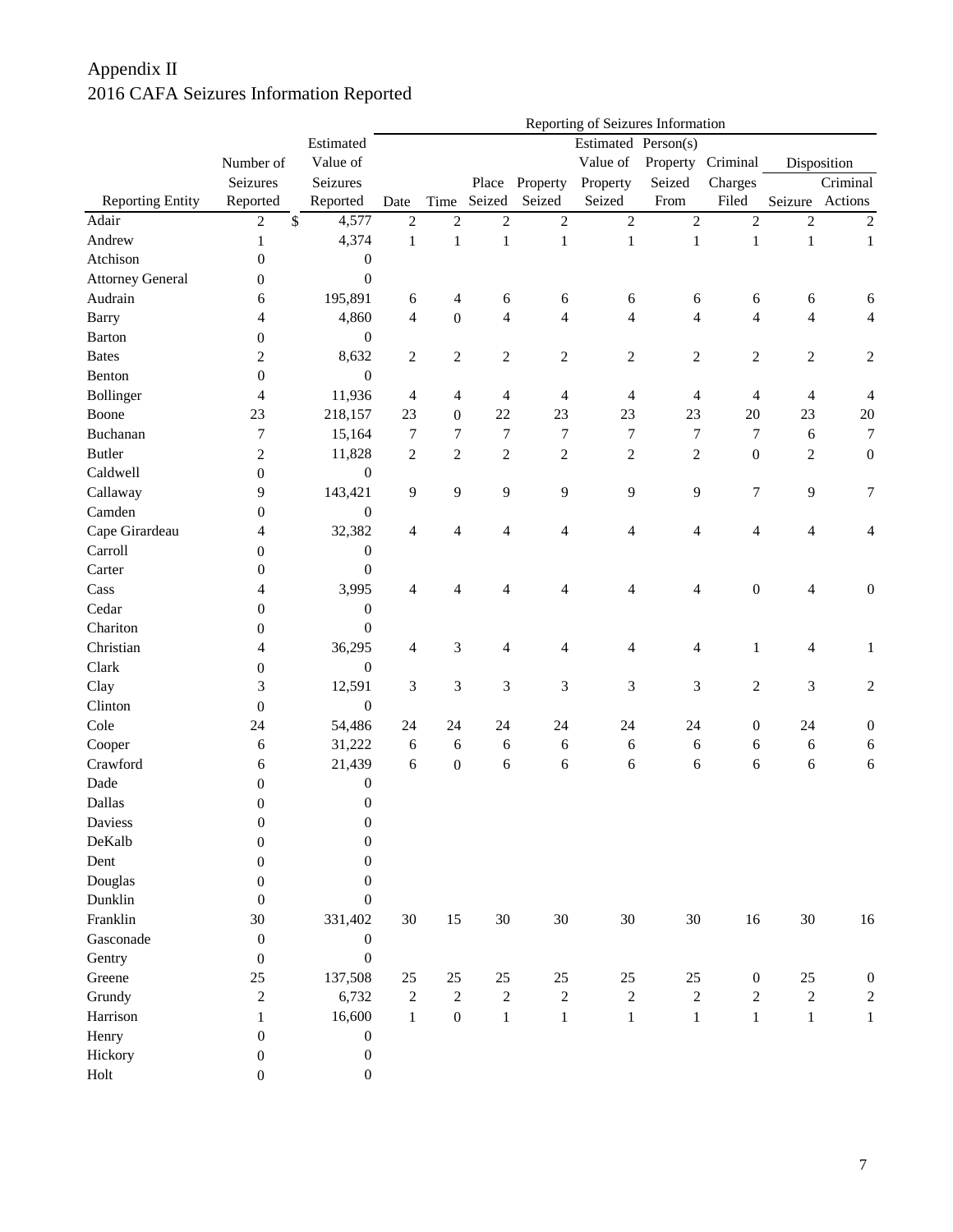#### Appendix II 2016 CAFA Seizures Information Reported

|                         | Reporting of Seizures Information |                  |                |                  |                |                |                     |                  |                   |                |                  |
|-------------------------|-----------------------------------|------------------|----------------|------------------|----------------|----------------|---------------------|------------------|-------------------|----------------|------------------|
|                         |                                   | Estimated        |                |                  |                |                | Estimated Person(s) |                  |                   |                |                  |
|                         | Number of                         | Value of         |                |                  |                |                | Value of            |                  | Property Criminal |                | Disposition      |
|                         | Seizures                          | Seizures         |                |                  | Place          | Property       | Property            | Seized           | Charges           |                | Criminal         |
| <b>Reporting Entity</b> | Reported                          | Reported         | Date           |                  | Time Seized    | Seized         | Seized              | From             | Filed             | Seizure        | Actions          |
| Howard                  | 0                                 | $\mathbf{0}$     |                |                  |                |                |                     |                  |                   |                |                  |
| Howell                  | $\overline{4}$                    | 21,336           | $\overline{4}$ | $\overline{2}$   | $\overline{4}$ | $\overline{4}$ | $\overline{4}$      | $\overline{4}$   | $\overline{4}$    | $\overline{4}$ | 4                |
| Iron                    | $\boldsymbol{0}$                  | $\boldsymbol{0}$ |                |                  |                |                |                     |                  |                   |                |                  |
| Jackson                 | 75                                | 262,034          | 75             | 75               | 75             | 75             | 75                  | 75               | 18                | 75             | 18               |
| Jasper                  | 11                                | 56,684           | 11             | 11               | 11             | 11             | 11                  | 11               | 11                | 11             | 11               |
| Jefferson               | 25                                | 203,304          | 25             | 25               | 25             | 25             | 25                  | 25               | 9                 | 25             | $\overline{9}$   |
| Johnson                 | 12                                | 26,749           | 12             | 6                | 12             | 12             | 12                  | 12               | 6                 | 12             | 6                |
| Knox                    | $\boldsymbol{0}$                  | $\boldsymbol{0}$ |                |                  |                |                |                     |                  |                   |                |                  |
| Laclede                 | 1                                 | 175              | 1              | 1                | $\mathbf{1}$   | $\mathbf{1}$   | $\mathbf{1}$        | 1                | $\mathbf{1}$      | $\mathbf{1}$   | 1                |
| Lafayette               | 9                                 | 46,439           | 9              | 9                | $\mathbf{9}$   | 9              | 9                   | 9                | $\mathbf{9}$      | 9              | 9                |
| Lawrence                | $\sqrt{2}$                        | 5,822            | $\mathbf{2}$   | $\boldsymbol{0}$ | $\sqrt{2}$     | $\sqrt{2}$     | $\overline{2}$      | $\overline{c}$   | $\sqrt{2}$        | $\sqrt{2}$     | $\sqrt{2}$       |
| Lewis                   | $\boldsymbol{0}$                  | $\boldsymbol{0}$ |                |                  |                |                |                     |                  |                   |                |                  |
| Lincoln                 | $\boldsymbol{2}$                  | 50,412           | $\sqrt{2}$     | $\mathbf{2}$     | $\sqrt{2}$     | $\sqrt{2}$     | $\sqrt{2}$          | $\boldsymbol{2}$ | $\mathbf{1}$      | $\sqrt{2}$     | $\mathbf{1}$     |
| Linn                    | $\boldsymbol{0}$                  | $\boldsymbol{0}$ |                |                  |                |                |                     |                  |                   |                |                  |
| Livingston              | $\boldsymbol{0}$                  | $\boldsymbol{0}$ |                |                  |                |                |                     |                  |                   |                |                  |
| Macon                   | $\boldsymbol{0}$                  | $\mathbf{0}$     |                |                  |                |                |                     |                  |                   |                |                  |
| Madison                 | $\sqrt{2}$                        | 32,300           | $\overline{2}$ | $\boldsymbol{0}$ | $\overline{2}$ | $\sqrt{2}$     | $\overline{2}$      | $\overline{2}$   | $\sqrt{2}$        | $\sqrt{2}$     | $\boldsymbol{2}$ |
| Maries                  | $\boldsymbol{0}$                  | $\boldsymbol{0}$ |                |                  |                |                |                     |                  |                   |                |                  |
| Marion                  | $\boldsymbol{0}$                  | $\boldsymbol{0}$ |                |                  |                |                |                     |                  |                   |                |                  |
| McDonald                | 5                                 | 548,536          | 5              | $\boldsymbol{0}$ | 5              | 5              | 5                   | 5                | 5                 | 5              | 5                |
| Mercer                  | 1                                 | 7,600            | $\mathbf{1}$   | $\boldsymbol{0}$ | $\mathbf{1}$   | $\mathbf{1}$   | $\mathbf{1}$        | $\mathbf{1}$     | $\mathbf{1}$      | $\mathbf{1}$   | 1                |
| Miller                  | 1                                 | 2,170            | 1              | $\mathbf{1}$     | $\mathbf{1}$   | $\mathbf{1}$   | $\mathbf{1}$        | $\mathbf{1}$     | $\mathbf{1}$      | $\mathbf{1}$   | $\mathbf{1}$     |
| Mississippi             | 1                                 | 17,000           | $\mathbf{1}$   | $\mathbf{1}$     | $\mathbf{1}$   | $\mathbf{1}$   | $\mathbf{1}$        | $\mathbf{1}$     | $\mathbf{1}$      | $\mathbf{1}$   | 1                |
| Moniteau                | $\boldsymbol{0}$                  | $\boldsymbol{0}$ |                |                  |                |                |                     |                  |                   |                |                  |
| Monroe                  | $\boldsymbol{0}$                  | $\boldsymbol{0}$ |                |                  |                |                |                     |                  |                   |                |                  |
| Montgomery              | 0                                 | $\boldsymbol{0}$ |                |                  |                |                |                     |                  |                   |                |                  |
| Morgan                  | 0                                 | $\boldsymbol{0}$ |                |                  |                |                |                     |                  |                   |                |                  |
| New Madrid              | 9                                 | 53,967           | 9              | $\boldsymbol{0}$ | $\overline{9}$ | $\overline{9}$ | $\overline{9}$      | 9                | $\overline{9}$    | $8\,$          | 9                |
| Newton                  | 6                                 | 20,318           | 6              |                  | 6              | 6              | 6                   | $\sqrt{6}$       | 6                 | 6              | $\sqrt{6}$       |
|                         |                                   |                  |                | $\boldsymbol{0}$ |                |                |                     |                  |                   |                |                  |
| Nodaway                 | 0                                 | $\boldsymbol{0}$ |                |                  |                |                |                     |                  |                   |                |                  |
| Oregon                  | $\boldsymbol{0}$                  | $\boldsymbol{0}$ |                |                  |                |                |                     |                  |                   |                |                  |
| Osage                   | 1                                 | 5,000            | 1              | $\,1$            | $\mathbf{1}$   | $\,1$          | $\,1$               | $\mathbf{1}$     | $\boldsymbol{0}$  | $\mathbf{1}$   | $\boldsymbol{0}$ |
| Ozark                   | $\boldsymbol{0}$                  | $\boldsymbol{0}$ |                |                  |                |                |                     |                  |                   |                |                  |
| Pemiscot                | $\boldsymbol{0}$                  | $\boldsymbol{0}$ |                |                  |                |                |                     |                  |                   |                |                  |
| Perry                   | $\sqrt{2}$                        | 10,145           | $\sqrt{2}$     | $\boldsymbol{2}$ | $\sqrt{2}$     | $\sqrt{2}$     | $\overline{c}$      | $\sqrt{2}$       | $\sqrt{2}$        | $\sqrt{2}$     | $\boldsymbol{2}$ |
| Pettis                  | 3                                 | 15,533           | 3              | $\overline{3}$   | $\mathfrak{Z}$ | 3              | 3                   | 3                | 3                 | 3              | 3                |
| Phelps                  | 12                                | 1,541,058        | 12             | 12               | $12\,$         | 12             | 12                  | $12\,$           | $\sqrt{2}$        | 12             | $\sqrt{2}$       |
| Pike                    | $\mathbf{1}$                      | 86,300           | $\mathbf{1}$   | $\mathbf{1}$     | $\mathbf{1}$   | $1\,$          | $\mathbf{1}$        | $\mathbf{1}$     | $\mathbf{1}$      | $\mathbf{1}$   | $\mathbf{1}$     |
| Platte                  | 14                                | 42,113           | 14             | $\boldsymbol{0}$ | 14             | 14             | 14                  | 14               | 13                | 14             | 13               |
| $\operatorname{Polk}$   | $\boldsymbol{0}$                  | $\boldsymbol{0}$ |                |                  |                |                |                     |                  |                   |                |                  |
| Pulaski                 | $\boldsymbol{0}$                  | $\boldsymbol{0}$ |                |                  |                |                |                     |                  |                   |                |                  |
| Putnam                  | $\boldsymbol{0}$                  | $\boldsymbol{0}$ |                |                  |                |                |                     |                  |                   |                |                  |
| Ralls                   | $\boldsymbol{0}$                  | $\mathbf{0}$     |                |                  |                |                |                     |                  |                   |                |                  |
| Randolph                | $10\,$                            | 9,077            | $10\,$         | $\boldsymbol{0}$ | $10\,$         | $10\,$         | $10\,$              | $10\,$           | 9                 | $10\,$         | 9                |
| Ray                     | $1\,$                             | 1,617            | $\mathbf{1}$   | $\boldsymbol{0}$ | $\,1\,$        | $\mathbf 1$    | $1\,$               | $\mathbf{1}$     | $\boldsymbol{0}$  | $1\,$          | $\boldsymbol{0}$ |